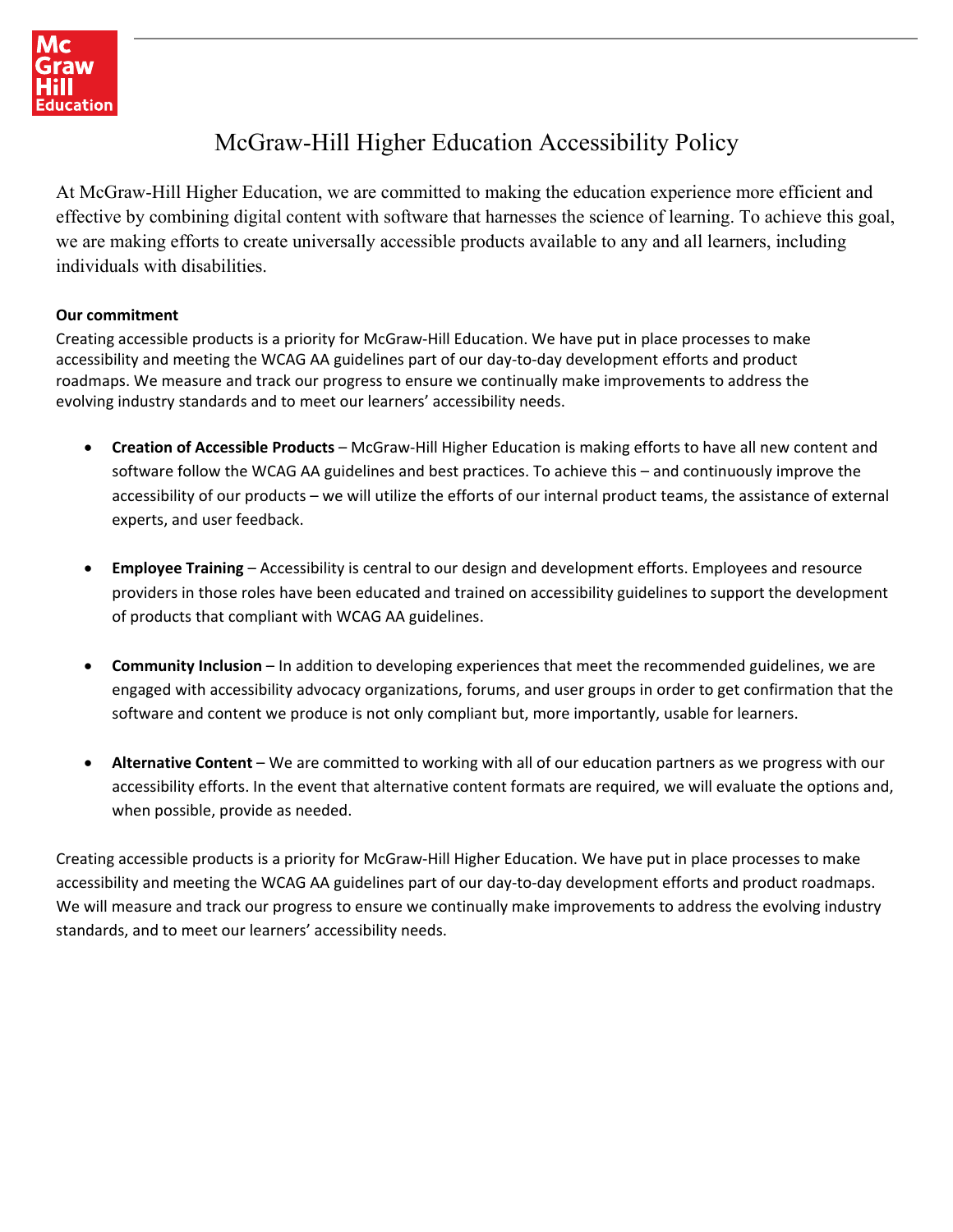

Beginning & Intermediate Algebra with P.O.W.E.R. Learning, 5, Messersmith, 126009751X

## **TEXT FILES**

To request **alternative text files** (PDF/Word) for this text, please contact your institution's disability services center. Requests can be submitted via AccessText Network at [www.accesstext.org](http://www.accesstext.org/) or submitted directly to McGraw‐Hill Higher Education (MHHE). To submit to MHHE, we require a written request from the disability services center. The request must state that there is a student with a certified disability who is registered for a course in which he/she is required to use this text and has proof of purchase. The written request should be emailed to mhe-[permissions@mheducation.com](mailto:mhe-permissions@mheducation.com) or faxed to 646-766-2019.

To request **text descriptions for images or alternative files for digital products**, please submit the request to [accessibility@mheducation.com.](mailto:accessibility@mheducation.com)

## **DIGITAL PRODUCTS AND MEDIA FILES**

McGraw‐Hill Education provides digital learning solutions and instructional support tools. Some elements of our digital offerings are keyboard navigable and include alt descriptions. Efforts to increase the accessibility of our products will continue toward our goal of WCAG 2.0 AA guidelines. For known work‐arounds and best practices, please contact us at [accessibility@mheducation.com.](mailto:accessibility@mheducation.com)

- **Online solution:** Connect Math and ALEKS Math: New in March 2020: Recoding of all Flash‐based content to HTML5. The recoded content will be available and assignable in both Connect Math by ALEKS and ALEKS. While a large portion of the recoded homework problems will be accessible, Connect Math as a platform will not be accessible. ALEKS will be the alternative platform for students/institutions seeking an accessible offer.
- **eBook:** The eText contained within ALEKS 360 is not fully accessible. However, the full text content can be provided in Word or PDF. To request alternative text files, please contact us at the information listed above.
- **eBook images have alt descriptions:** Alt descriptions are embedded within the files. Students using assistive technology may find it difficult to navigate to them at this time, due to the constraints of the technologies available. A file containing the alt descriptions can be supplied upon request. To request, please contact us at the information listed above.
- **PowerPoint Presentations:** PPTs have been prepared with WCAG Level AA guidelines in mind.
- **Videos:** Videos contain closed captioning but transcripts are not currently available. Efforts will be made to offer both in future editions.
- **Assessments:** Many of our interactive assessment questions are not yet accessible to users of assistive technology. These will be prioritized for future development. These interactives are created in HTML5.
- **Additional resources:** This program allows instructors to generate tests for their students. Tests can be exported into WORD.

We are committed to working with our education partners as we progress in our accessibility efforts. In the event that alternative content formats are required, we will evaluate the options and, when possible, provide as needed.

McGraw-Hill sites may contain links to websites owned and operated by third parties. These links are provided as supplementary materials, and for learners' information and convenience only. McGraw-Hill has no control over and is not responsible for the content or accessibility of any linked website.